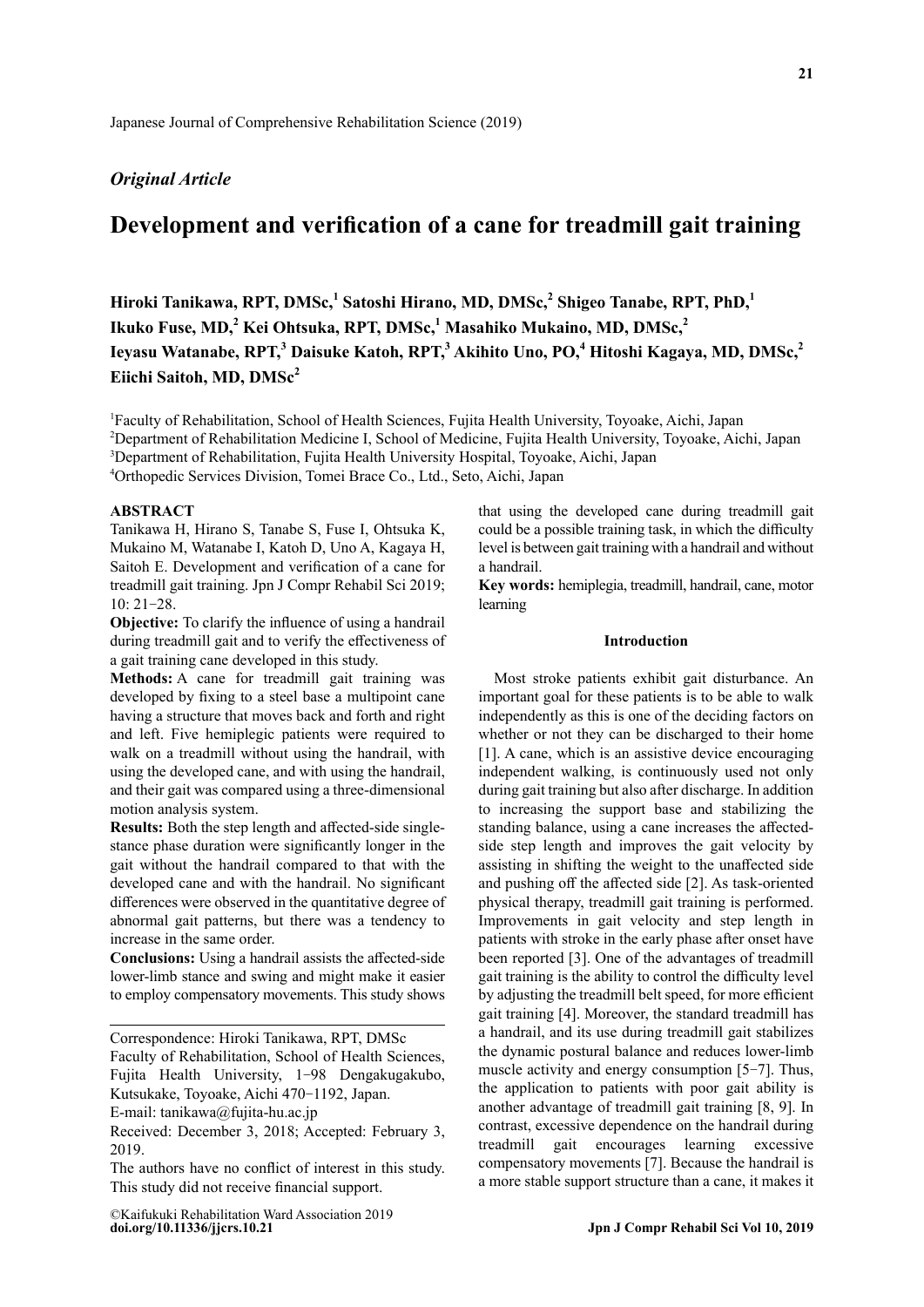easier to shift the weight to the unaffected side and push off the affected limb. In fact, one study reported a greater reduction in energy consumption when using a handrail during treadmill training compared to using a cane during overground gait training [6]. Therefore, excessive dependence on the handrail encourages learning excessive compensatory movements, and continuous dependent use of a handrail might not directly lead to attaining and improving independent overground gait with a cane. Thus, if it were possible to provide treadmill gait training without excessive dependence on the handrail, it could more efficiently achieve independent overground gait with a cane. In a pilot study, the use of a typical T-cane during treadmill gait required the additional task of repositioning the cane because it was lifted up. The operation of a cane during treadmill gait would be a more difficult task than overground gait with a cane, so a cane for treadmill gait training was developed. The purpose of the present study was to clarify the influence of using a handrail during treadmill gait and to investigate the effectiveness of the developed cane for treadmill gait training in hemiplegic patients.

### **Methods**

#### **1. Development of a cane for treadmill gait training**

A multipoint cane (New Four-Point Walking Stick, TS402; Fuji Home Co., Ltd., Tokyo) having a structure that moves back and forth and right and left at a maximum angle of 10° was fixed to a steel base  $(SS400; 200 \times 120 \times 18 \text{ mm})$  covered with ethylene vinyl acetate (EVA) resin (Figure 1-A). Two bolts (M5×20; 5 mm in diameter, 20 mm in length) were used to fix the structure, and urethane rubber (5 mm) was attached to the bottom face for vibration isolation and slip prevention (Figure 1-B, C). The total weight of the cane was 4.2 kg.

# **2. Verification of the effectiveness of the developed cane**

## **2.1 Subjects**

Five hemiplegic patients (four men, one woman) were enrolled in this study. The inclusion criteria were hemiplegia due to the first occurrence of brain disease, ability to walk without an orthosis, ability to walk without a cane although the patient can walk independently with a cane in daily life, and informed consent for participation in this study. The exclusion



C. The developed cane

**Figure 1.** Developed cane for treadmill gait training.

A. Schema of the entire structure.

The structure of the cane is movable with a maximum angle of  $10^{\circ}$  in every direction using a ball joint as the rotation center between the structure and the base.

B. Enlarged figure of the junction.

Enlarged figure of the junction between the cane and the steel base viewed from the front.

EVA, ethylene vinyl acetate.

C. The developed cane.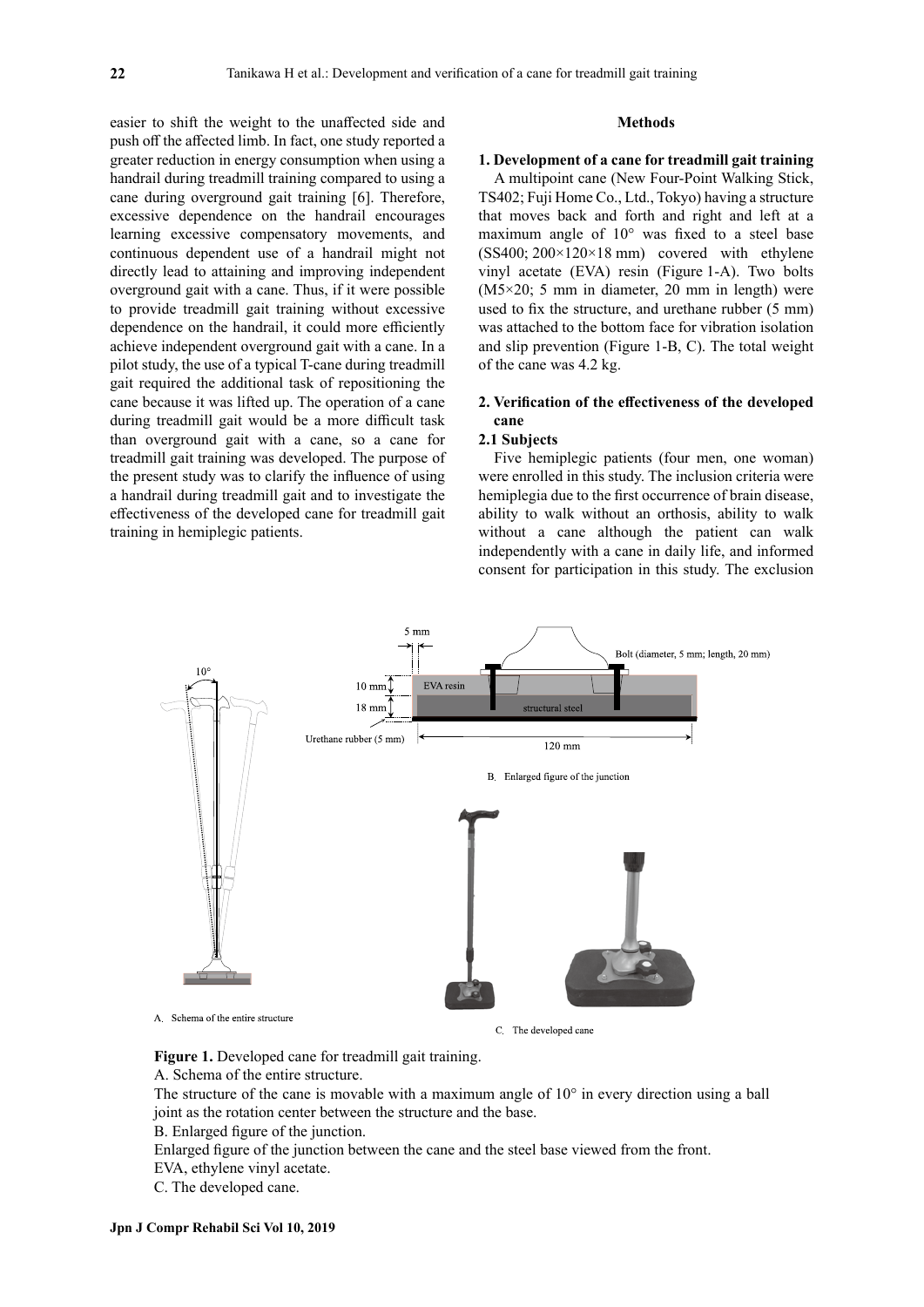criteria were progressive neurological disease, lower limb orthopedic disease, severe joint contracture, and joint deformity. Among the five patients, three had a cerebral hemorrhage, one had a cerebral infarction, and one had a brain abscess. Three patients had right hemiplegia and two patients had left hemiplegia. The mean age was 46 years (range, 18–74 years) with a mean height of 168.6 cm (range, 161.0–176.0 cm) and mean weight of 61.0 kg (range, 51.0–76.0 kg). The mean time from onset was 808 days (range, 51–1,843 days). All patients used a T-cane.

### **2.2 Procedure**

The subjects' comfortable overground gait velocity was measured. They were required to walk on a 12-m long walkway, and the mean velocity of walking the 10-m center of the walkway was obtained using a stopwatch for two trials. Measurement conditions, obtained in random order, were as follows: with a cane that they normally use and without a cane.

Colored markers (30 mm in diameter) were placed bilaterally on the acromion, iliac crest, hip joint (one-third of the distance from the great trochanter on a line joining the anterior superior iliac spine and great trochanter), knee joint (midpoint of the anteroposterior diameter of the femoral epicondyle), ankle joint (lateral malleolus), and head of the fifth metatarsal. Subjects were then instructed to walk on the treadmill (ADAL 3D; Tecmachine, Andrézieux-Bouthéon, France). The treadmill belt speed was set at a comfortable overground gait velocity without a cane. The measurement conditions were 1) without using the handrail; 2) with the developed cane for treadmill gait training, used by the unaffected upper limb; and 3) with the handrail attached to the treadmill, used by the unaffected upper limb. The cane and handrail in conditions 2 and 3 were set at the same height and position as normally used for the cane. In condition 2, the subjects were instructed not to lift and move the cane. The height from the ground to the ball joint of the cane was 7.0 cm. Moreover, in condition 3, the subjects were instructed not to tightly grip the handrail. At least 30 s after the start of walking on the treadmill and stabilization of the gait, the gait was recorded under the three conditions in random order using a three-dimensional motion analysis system (KinemaTracer®; KISSEI COMTEC, Matsumoto, Japan) with a sampling frequency of 60 Hz for 20 s. Sufficient rest was provided between trials.

To verify the validity at the treadmill belt speed, the subjects' comfortable overground gait velocity with a cane was compared to that without a cane. Moreover, the influence of the developed cane on the gait was quantitatively investigated by comparing temporal and spatial factors and index values indicating the degree of knee extensor thrust, retropulsion of the hip, circumduction, and hip hiking under each gait condition [8-11]. The definitions of four abnormal gait patterns are shown in Table 1, and the calculations for index values showing the degree of each abnormal gait pattern are presented in Table 2. Statistical analyses were conducted using JMP 13 software (SAS Institute Inc., Cary, NC USA). The paired *t*-test was used to compare the comfortable overground gait velocity and two-way analysis of variance followed by paired *t*-test with Bonferroni correction was used to compare gait parameters obtained from the three-dimensional treadmill gait analysis. *p*-Values < 0.05 were considered statistically significant.

### **Results**

The comfortable overground gait velocity was  $2.0 \pm$ 0.6 km/h without a cane and  $1.9 \pm 0.6$  km/h with a cane (mean  $\pm$  SD), with no significant difference between them ( $p = 0.21$ ).

Temporal and spatial factors obtained from the treadmill gait analysis are shown in Figures 2 and 3, and index values quantitatively showing the degree of abnormal gait patterns are presented in Figure 4. Analysis of variance showed significant differences in the unaffected-side step length ( $p = 0.02$ ), affectedside swing phase duration ( $p = 0.03$ ), and affected-side

| Abnormal gait pattern   | Definition                                                                                                                                                                                                                                          |
|-------------------------|-----------------------------------------------------------------------------------------------------------------------------------------------------------------------------------------------------------------------------------------------------|
| Knee extensor thrust    | A dynamic, rapid knee extension during the loading response to a terminal stance<br>on the affected leg                                                                                                                                             |
| Retropulsion of the hip | The affected hip joint does not continually move forward over the affected ankle<br>joint during the loading response to mid-stance                                                                                                                 |
| Circumduction           | The lower extremity of the affected side shows hip joint abduction and lateral<br>rotation during initial swing to mid-swing and hip joint adduction and medial<br>rotation during mid-swing to terminal swing, following a semicircular trajectory |
| Hip hiking              | The pelvis on the affected side is raised during pre-swing to mid-swing, associated<br>with shortening of the trunk on the affected side                                                                                                            |

**Table 1.** Definition of abnormal gait patterns [8-11].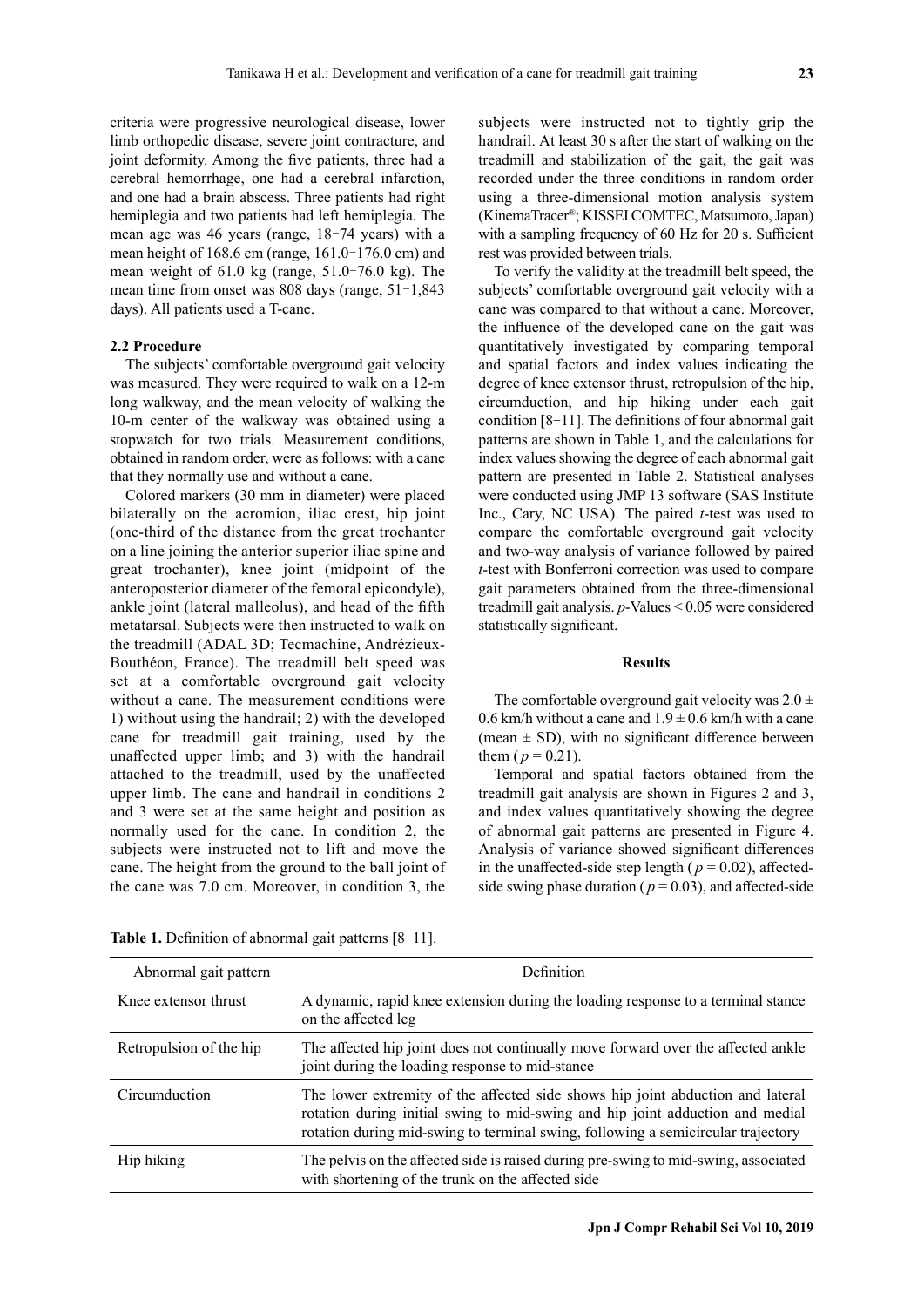| Abnormal gait pattern   | Calculation for index values                                                                                                                                                                                                                                                                     |
|-------------------------|--------------------------------------------------------------------------------------------------------------------------------------------------------------------------------------------------------------------------------------------------------------------------------------------------|
| Knee extensor thrust    | The difference between the maximum Y-coordinate velocity of the knee in the<br>single-stance phase and treadmill gait speed                                                                                                                                                                      |
| Retropulsion of the hip | The average distance between the Y-coordinate of the ankle joint and the<br>Y-coordinate of the toe in the swing phase, corrected by the lower limb length*                                                                                                                                      |
| Circumduction           | The difference in distance between the lateral-most X-coordinate of the ankle joint<br>marker in $25-75%$ of the swing phase and the medial-most X-coordinate in $25-$<br>75% of the stance phase, corrected by the lower limb length*                                                           |
| Hip hiking              | The difference between the maximum values of the Z-coordinate of the hip joint<br>marker during the swing phase and the Z-coordinate of the contralateral hip joint<br>marker simultaneously, corrected by the mean left-right difference of the<br>Z-coordinate during the double support phase |

Table 2. Calculation of index values for abnormal gait patterns [8-11].

*X*, *Y*, and *Z* coordinates indicate lateromedial, anteroposterior, and vertical directions, respectively. \*Corrected by the lower limb length: the index value is expressed as a percent of the *Z*-coordinate of the hip joint in a quiet standing position.



Figure 2. Spatial factors obtained from three-dimensional treadmill gait analysis.

Step length under each condition is shown. The horizontal axis indicates conditions, and the vertical axis indicates step length (cm). Open circles represent the data on subjects, and closed circles represent the mean of all subjects. \**p* < 0.05, paired *t*-test with Bonferroni correction.

single-stance phase duration ( $p < 0.01$ ). Unaffectedside step length was  $33.7 \pm 6.8$ ,  $36.9 \pm 7.2$ , and  $41.2 \pm 7.2$ 4.7 cm (mean  $\pm$  SD) under condition 1 (without a handrail), condition 2 (with the developed cane), and condition 3 (with a handrail), respectively, with significant differences in all pairs of conditions (between conditions 1 and 2,  $p < 0.01$ ; conditions 1 and 3,  $p < 0.01$ ; and conditions 2 and 3,  $p = 0.03$ ). In the same manner, the affected-side step length was  $40.6 \pm 11.9$ ,  $41.5 \pm 11.0$ , and  $45.3 \pm 11.0$  cm (mean  $\pm$ SD), respectively, with no significant difference ( $p =$ 0.74). However, there was an increasing tendency in the order of condition 1, 2, and 3 (Figure 2).

The affected-side swing phase duration was  $0.46 \pm$  $0.06, 0.47 \pm 0.04$ , and  $0.55 \pm 0.03$  s (mean  $\pm$  SD) under conditions 1, 2, and 3, respectively, with a significant difference between conditions 2 (with the developed cane) and 3 (with a handrail)  $(p = 0.03;$  between conditions 1 and 2,  $p = 1.00$ ; conditions 1 and 3,  $p =$ 0.09) (Figure 3). In the same manner, the affected-side single-stance phase duration was  $0.32 \pm 0.02$ ,  $0.37 \pm 0.02$ 0.03, and  $0.45 \pm 0.05$  s (mean  $\pm$  SD) under conditions 1, 2, and 3, respectively, with significant differences in all pairs of conditions (between conditions 1 and 2,  $p = 0.03$ ; conditions 1 and 3,  $p = 0.04$ ; and conditions 2 and 3,  $p = 0.03$ ) (Figure 3). The double-stance phase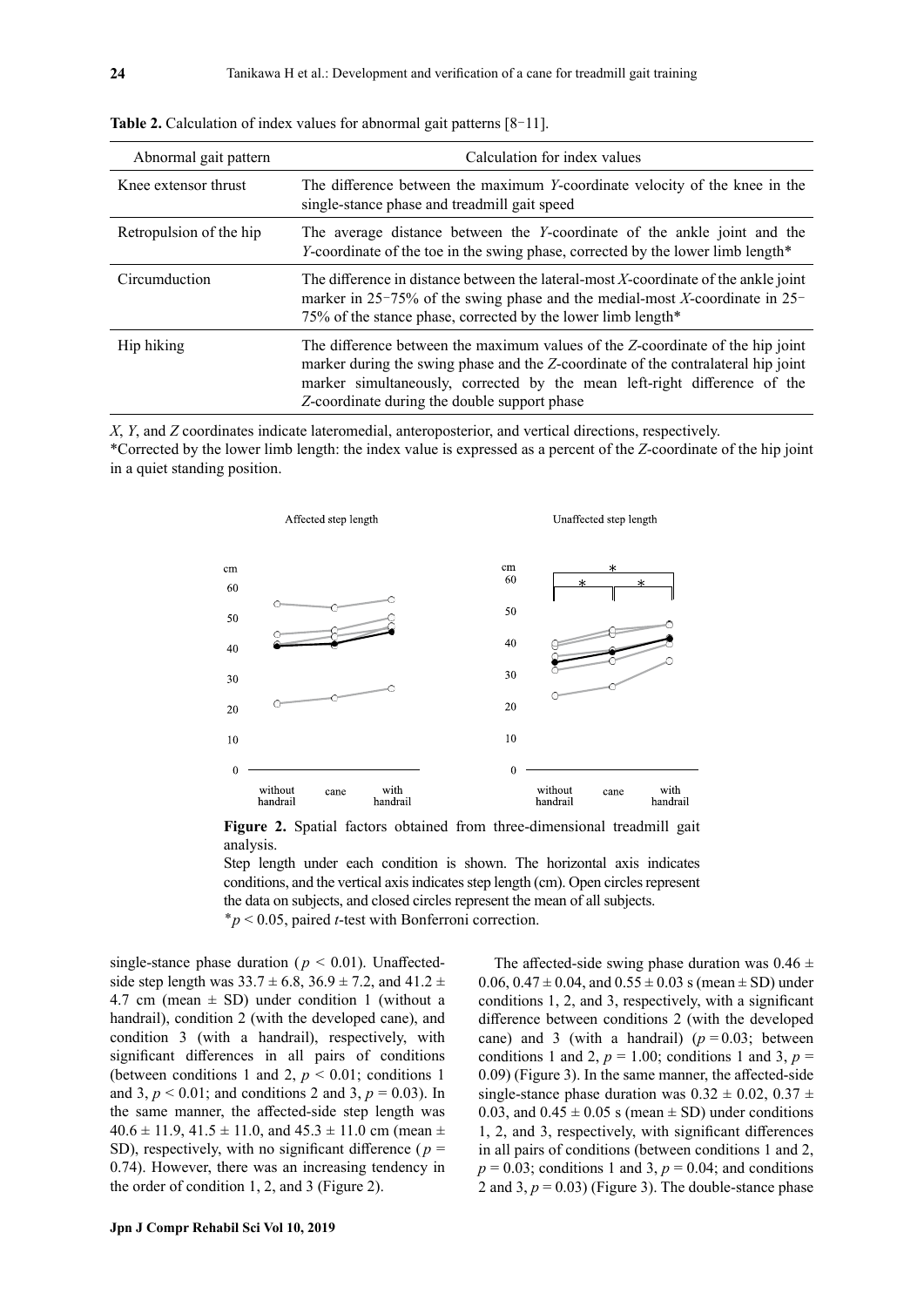

**Figure 3.** Temporal factors obtained from three-dimensional treadmill gait analysis. The real time for each phase in a gait cycle under each condition is shown. The horizontal axis indicates conditions, and the vertical axis indicates time (s). Open circles represent the data on subjects and closed circles represent the mean of all subjects. \**p* < 0.05, paired *t*-test with Bonferroni correction.

duration in which the affected leg is behind the unaffected leg was  $0.29 \pm 0.16$ ,  $0.31 \pm 0.17$ , and  $0.31 \pm 0.17$ 0.18 s (mean  $\pm$  SD), and the double-stance phase duration in which the affected leg is in front of the unaffected leg was  $0.31 \pm 0.07$ ,  $0.31 \pm 0.09$ , and  $0.33\pm0.13$  s (mean  $\pm$  SD) under conditions 1, 2, and 3, respectively, with no significant differences ( $p = 0.91$ ) and 0.71, respectively) (Figure 3).

The index values were  $0.3 \pm 0.6$ ,  $0.2 \pm 0.5$ , and  $0.0 \pm 0.5$ 0.5 km/h for knee extensor thrust and  $-4.9 \pm 4.9, -6.3 \pm 0.5$ 2.3, and  $-6.9 \pm 3.0\%$  (mean  $\pm$  SD) for retropulsion of the hip under conditions 1, 2, and 3, respectively, with no significant differences ( $p = 0.64$  and 0.65, respectively). However, there was a decreasing tendency in the order of condition 1 (without a handrail), 2 (with the developed cane), and 3 (with a handrail) (Figure 4). The index values were  $8.8 \pm 3.7$ ,  $9.6 \pm 4.6$ , and  $10.4 \pm 1.6$ 4.7% for circumduction and 7.4  $\pm$  4.9, 6.9  $\pm$  4.3, and  $8.1 \pm 4.5\%$  (mean  $\pm$  SD) for hip hiking under conditions 1, 2, and 3, respectively, with no significant differences  $(p = 0.86$  and 0.93, respectively). However, the index values for circumduction tended to increase in the order of condition 1 (without a handrail), 2 (with the

developed cane), and 3 (with a handrail), and the index value for hip hiking under condition 3 was the largest (Figure 4).

#### **Discussion**

In this study, we developed a cane for treadmill gait training and investigated its effectiveness for a gait training task with the difficulty level between treadmill gait with and without the use of a handrail, aiming to avoid learning excessive compensatory movements during gait and improve overground gait ability with a cane.

Comparing treadmill gait with and without a handrail, the affected-side single-stance phase and swing phase duration, and the unaffected-side step length in gait with a handrail were significantly longer than that without a handrail. The affected-side step length also tended to increase in gait with a handrail. These results were similar to those of a previous study [12] that examined the effectiveness of a cane on overground gait. The benefits of using a cane and a handrail were to not only increase the support base and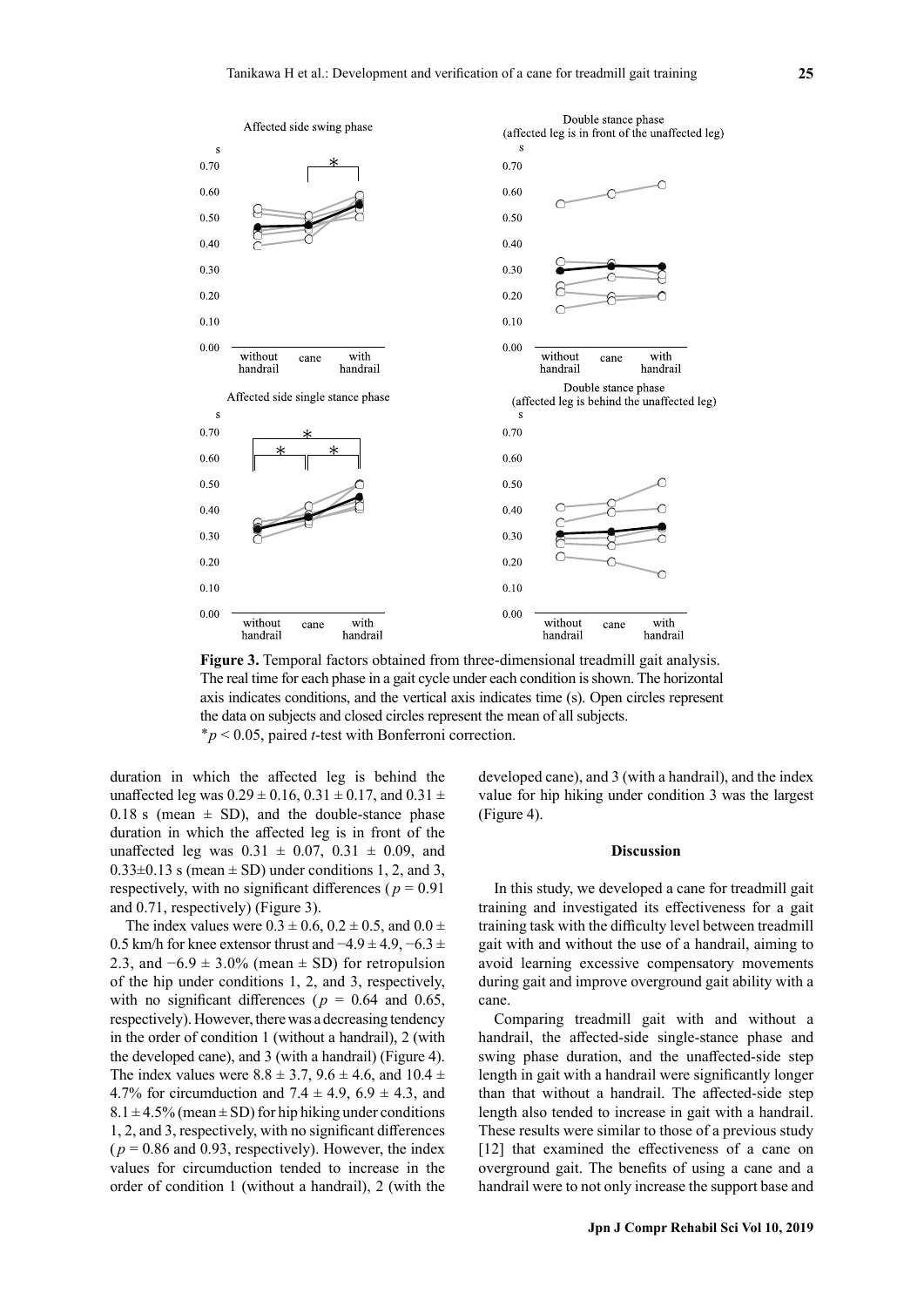

**Figure 4.** Degree of abnormal gait patterns obtained from three-dimensional treadmill gait analysis.

The degree of abnormal gait patterns under each condition is shown. Open circles represent the data on subjects and closed circles represent the mean of all subjects. As a reference, horizontal solid lines indicate the mean value, and dotted lines indicate the mean value  $\pm$  2SD obtained from healthy subjects [8-11], and the range is presented with a mesh.

stabilize the standing posture [12] but to also help with weight bearing in the limb affected by paralysis, muscle weakness, or pain by reducing the vertical floor reaction force [13, 14]. Chen et al. [15] kinematically analyzed the effectiveness of using a cane during gait in post-stroke hemiplegic patients and reported that the peak vertical floor reaction force was observed in the midstance phase of the affected-side limb. In the present study, using a handrail might supply the vertical floor reaction force, and this assisted with weight bearing in the unaffected limb with low muscle output. Consequently, there might be an increase in the affected-side singlestance phase duration and unaffected-side step length. Moreover, one of the benefits of using a cane is to assist with driving and braking in the affected limb by increasing the longitudinal floor reaction force [12], but one study reported that the effect of driving and braking is small because the methods of using a cane differ greatly among individuals [13]. In the present study, using a handrail, which is more stable than a cane, could assist with driving and braking in the affected limb, shift the weight to the unaffected side by pulling on the handrail, and increase the support base to maintain the center of gravity during the unaffected-side single-stance phase. These could be the reasons for the longer duration of the affected-side swing phase. Therefore, using a handrail during treadmill gait could assist with affected-limb stability and swing. Additionally, although there were no significant differences in the index values showing the degree of knee extensor thrust and retropulsion of the hip in the affected limb, which are typical abnormal gait patterns for hemiplegic patients, the values tended to decrease when the handrail was used. Knee extensor thrust and retropulsion of the hip are observed with low stability of the affected lower limb [9-11], so we hypothesized that the degree would become smaller with assistance on affected lower limb stability using a handrail. However, in the present study, the degree in some patients was within the normal range [9, 10] even during gait without the handrail, whereas in other patients, it was outside the normal range [9, 10]. Thus, the influence of using a handrail on patients with no obviously abnormal gait patterns even during gait without a handrail was small, so that there were no significant differences in the degree. There were also no significant differences in the index values for circumduction and hip hiking, but the values tended to increase in gait with a handrail. Circumduction and hip hiking are compensatory movements for affected lower limb swing with its reduced toe clearance [16]. The changes in the index values in the gait with a handrail were independent, but overall, their degree tended to increase in the gait with a handrail. Using a handrail, it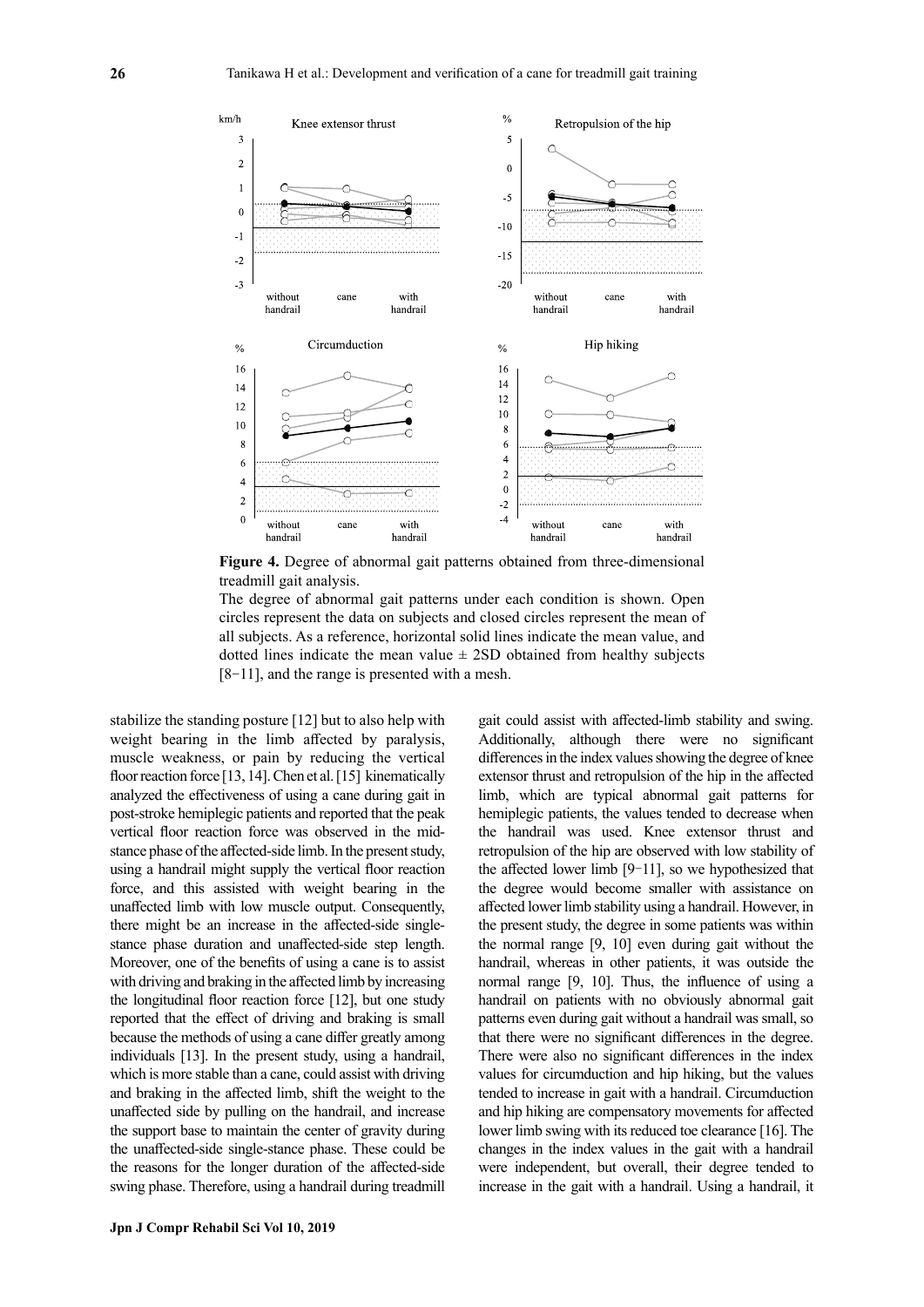probably becomes easy to use compensatory movements.

In gait using the cane developed for treadmill gait training in this study (hereafter called "treadmill cane"), the affected-side single-stance phase duration and unaffected-side step length were approximately longer between gait with and without a handrail. Treadmill gait with the treadmill cane suggests that the other parameters may be between with and without a handrail. Moreover, the results of the affected-side step length were the same between gait without a handrail and that with the treadmill cane, but it significantly increased in the gait with a handrail, indicating the treadmill cane has less influence on the affected lower limb swing. The treadmill cane developed in this study is a support tool but is not completely fixed on the ground and it has a multidirectional movable structure, so it is less stable than a handrail. Therefore, it is difficult to shift the weight by pushing and/or pulling the treadmill cane. Yasue et al. [14] reported that the more weight that is applied to a cane, the less weight that is applied to the contralateral lower limb. However, the treadmill cane has a limitation to weight bearing, and gait with the treadmill cane could be a task that is difficult between gait with and without a handrail in terms of assisting with affected lower limb stability. In contrast, the treadmill cane is easier to use compared to a cane during overground gait because it is not necessary to reposition the cane according to the gait cycle. From the point of view of the motor learning theory, for efficiently learning a targeted skill, it is good to prepare for some tasks that are transferable and have different difficulty levels and to practice while converting to these tasks [17]. Thus, it is beneficial to develop a task, the difficulty of which is between gait with and without a handrail, to achieve and improve independent walking with a cane, which is one of the most common rehabilitation goals. Our results show the possibility that treadmill gait training with the treadmill cane developed in this study is difficult between gait with and without a handrail. This could enable treadmill gait training while adjusting the difficulty level of tasks using the treadmill cane and handrail according to walking ability and recovery. The usefulness of recently developed gait training methods using assist robots on a treadmill such as Welwalk WW-1000 (Toyota Motor Corporation, Toyota City, Japan) and Lokomat (Hocoma Inc., Zurich, Switzerland) has been reported [18, 19]. A handrail is supposed to be used during gait training with these robots, but adjusting the difficulty level of gait training using the treadmill cane developed in the present study would be beneficial in facilitating motor learning.

However, this study had a small sample size with restrictive characteristics. One of the inclusion criteria was the ability to walk without a brace to avoid the combined effects of a brace. There was no significant difference between comfortable overground gait velocities with and without a cane, so the treadmill belt speed did not greatly influence the results. However, further examination of patients with more severe abnormalities is needed. Moreover, a limitation of this study is the absence of a kinetic outcome measure, although kinematic analyses were performed. Therefore, further study with a larger number of subjects and conditions is necessary to generalize the effectiveness of the treadmill cane. It is also necessary to clarify the best timing to transfer from a handrail to the treadmill cane, position of the cane, and proper weight of the cane to obtain the maximum effect in clinical settings.

### **References**

- 1. Kanayama T, Ohira Y, Nishida M, Nagaki T, Sakamoto M, Madoba K, et al. Characters of home discharge patients in a convalescence rehabilitation ward. Rigakuryoho Kagaku 2008; 23: 609-13. Japanese.
- 2. Kuan TS, Tsou JY, Su FC. Hemiplegic gait of stroke patients: the effect of using a cane. Arch Phys Med Rehabil 1999; 80: 777-84.
- 3. Laufer Y, Dickstein R, Chefez Y, Marcovitz E. The effect of treadmill training on the ambulation of stroke survivors in the early stages of rehabilitation: a randomized study. J Rehabil Res Dev 2001; 38: 69-78.
- 4. Yamada S, Tomida K, Tanino G, Suzuki A, Kawakami K, Kubota S, et al. How effective is the early fast treadmill gait speed training for stroke patients at the 2nd week after admission: comparison with comfortable gait speed at the 6th week. J Phys Ther Sci 2015; 27: 1247-50.
- 5. Lamont EV, Zehr EP. Earth-referenced handrail contact facilitates interlimb cutaneous reflexes during locomotion. J Neurophysiol 2007; 98: 433-42.
- 6. Ijmker T, Houdijk H, Lamoth CJ, Jarbandhan AV, Rijntjes D, Beek PJ, et al. Effect of balance support on the energy cost of walking after stroke. Arch Phys Med Rehabil 2013; 94: 2255-61.
- 7. Ijmker T, Lamoth CJ, Houdijk H, Tolsma M, van der Woude LH, Daffertshofer A, et al. Effects of handrail hold and light touch on energetics, step parameters, and neuromuscular activity during walking after stroke. J Neuroeng Rehabil 2015; 12: 70.
- 8. Itoh N, Kagaya H, Saitoh E, Ohtsuka K, Yamada J, Tanikawa H, et al. Quantitative assessment of circumduction, hip hiking, and forefoot contact gait using Lissajous figures. Jpn J Compr Rehabil Sci 2012; 3: 78-84.
- 9. Tanikawa H, Ohtsuka K, Mukaino M, Inagaki K, Matsuda F, Teranishi T, et al. Quantitative assessment of retropulsion of the hip, excessive hip external rotation, and excessive lateral shift of the trunk over the unaffected side in hemiplegia using three-dimensional treadmill gait analysis. Top Stroke Rehabil 2016; 23: 311-7.
- 10. Hishikawa N, Tanikawa H, Ohtsuka K, Mukaino M, Inagaki K, Matsuda F, et al. Quantitative assessment of knee extensor thrust, flexed-knee gait, insufficient knee flexion during the swing phase, and medial whip in hemiplegia using three-dimensional treadmill gait